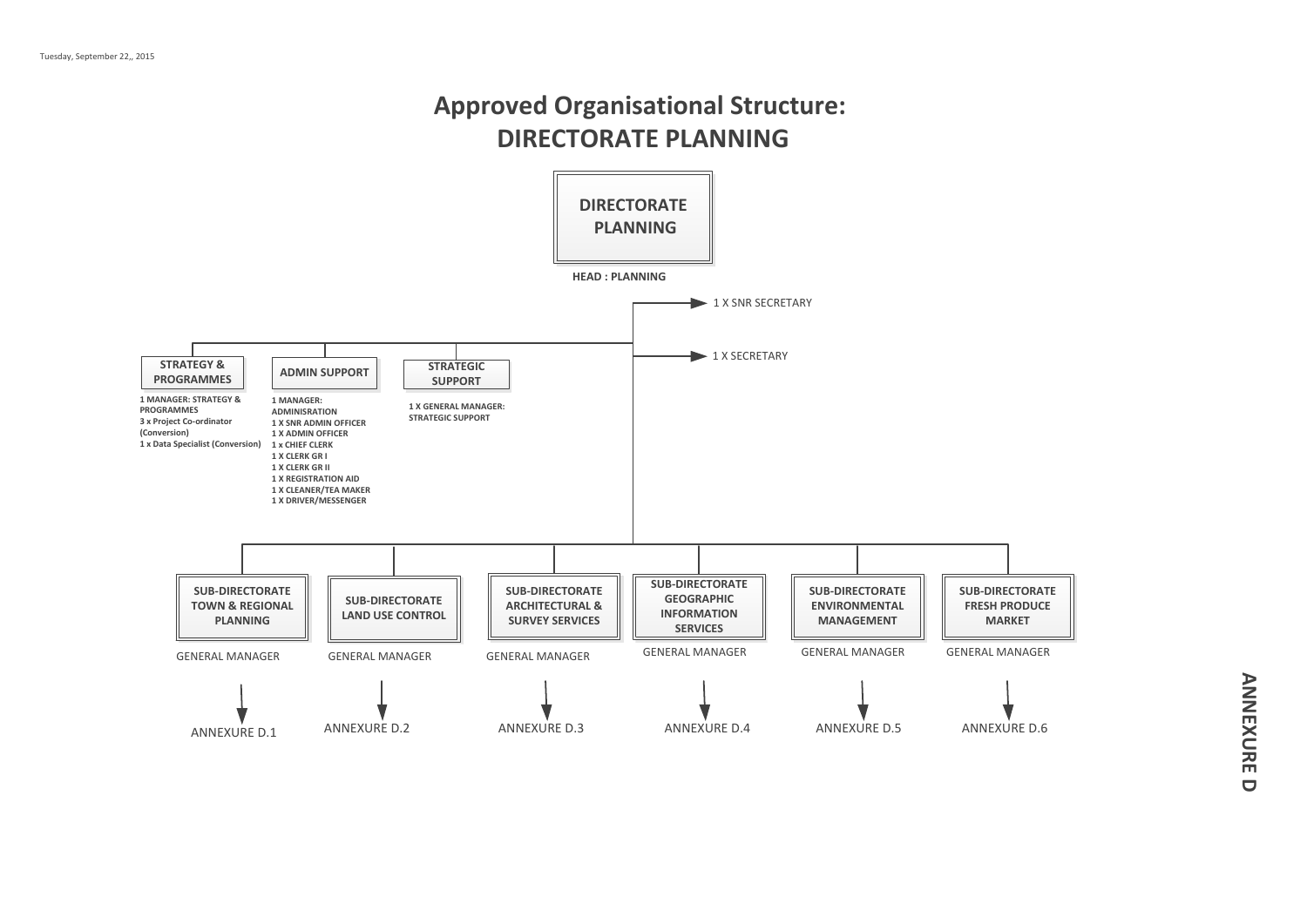# **SUB-DIRECTORATE TOWN & REGIONAL PLANNING**

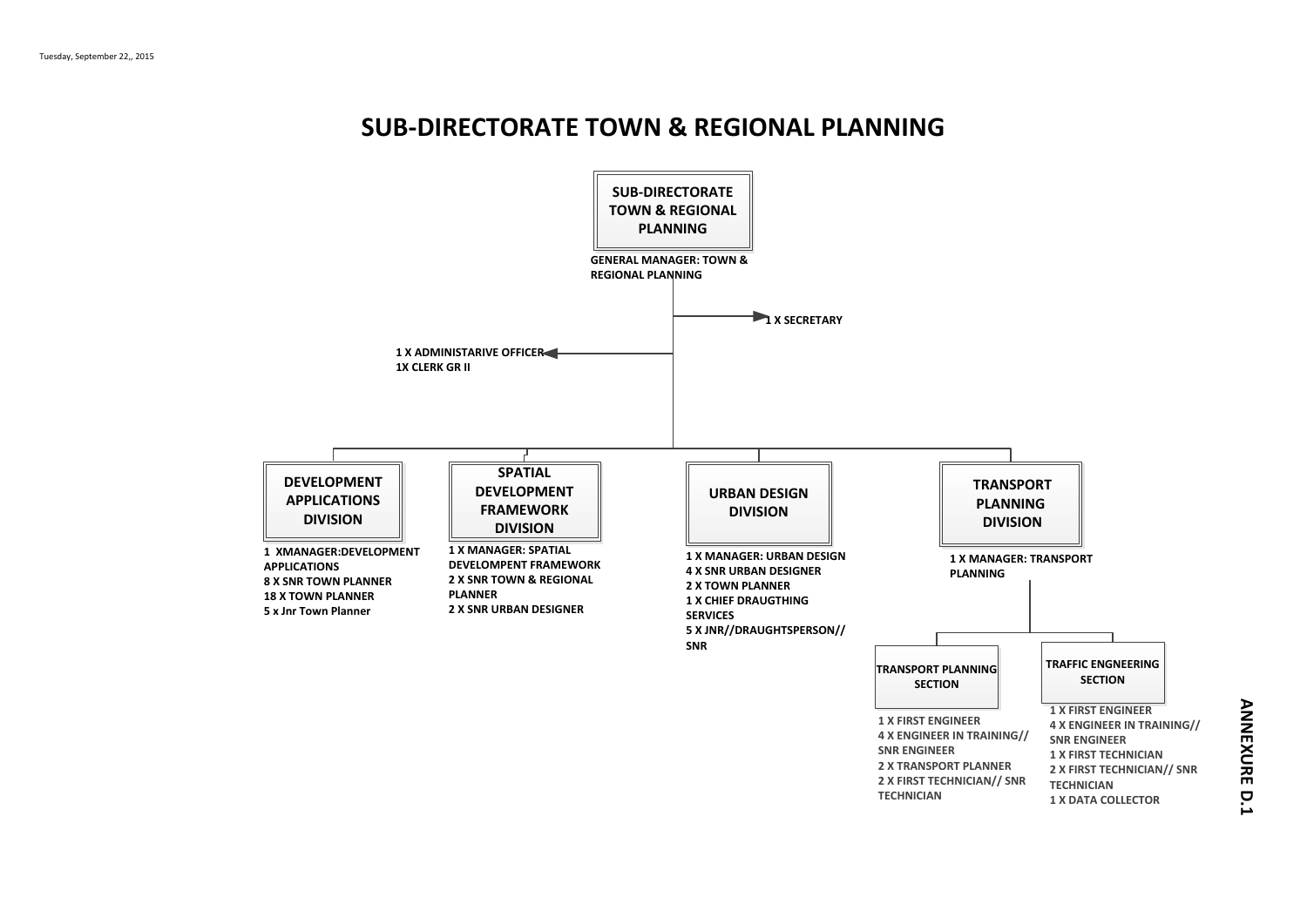# **SUB-DIRECTORATE LAND USE CONTROL**

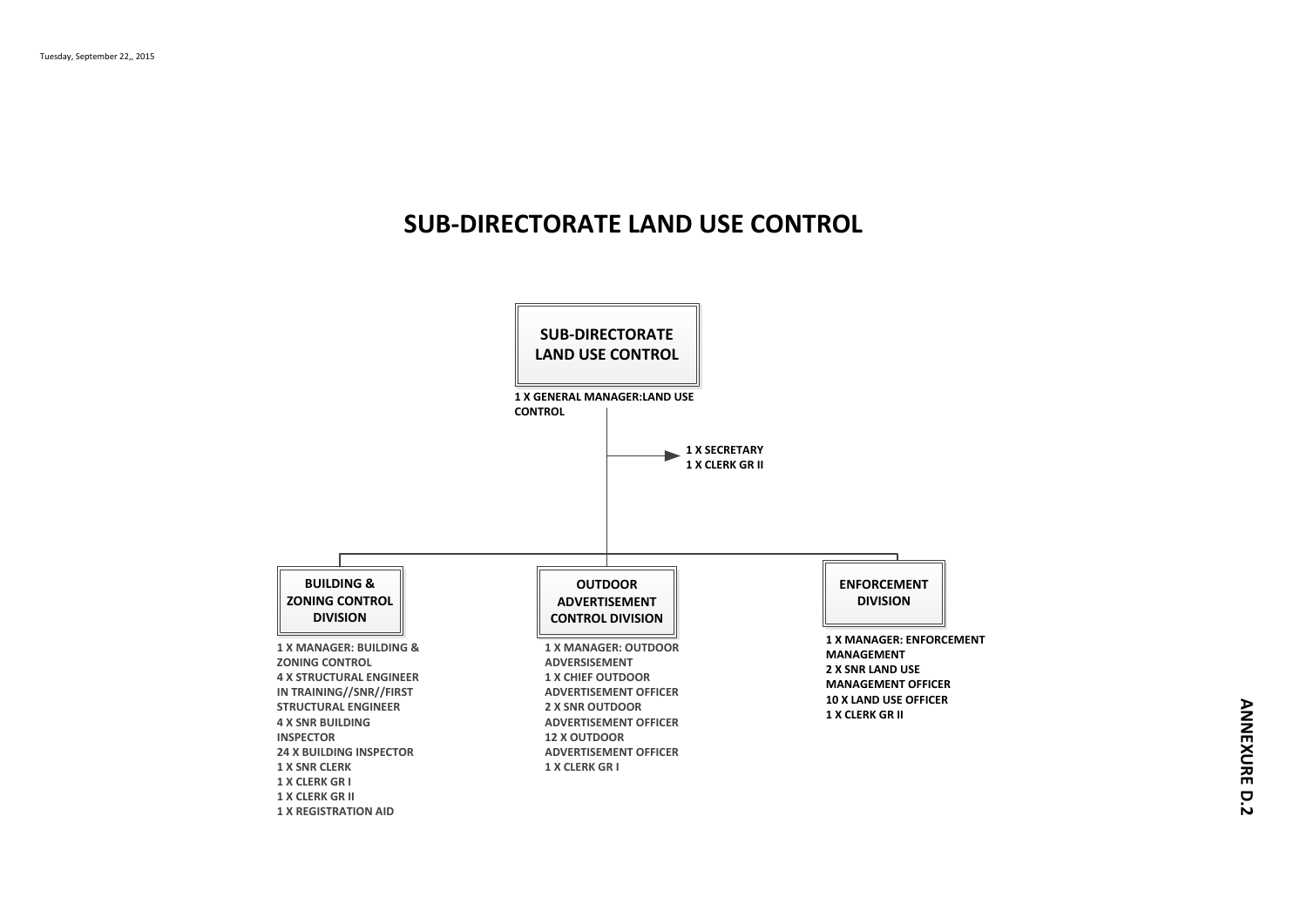## **SUB-DIRECTORATE ARCHITECTURAL & SURVEY SERVICES**

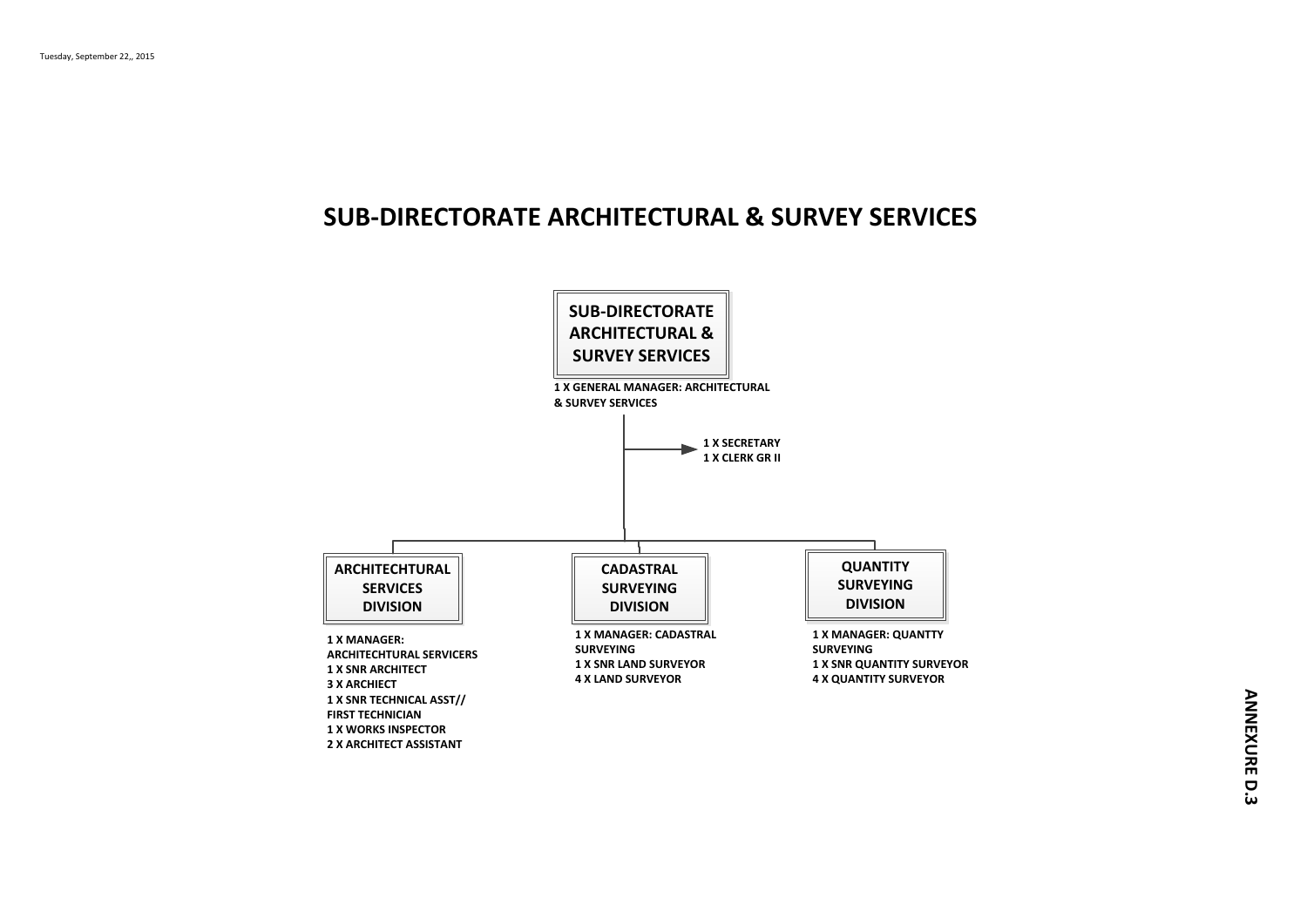### **SUB-DIRECTORATE GEOGRAPHIC INFORMATION SERVICES**

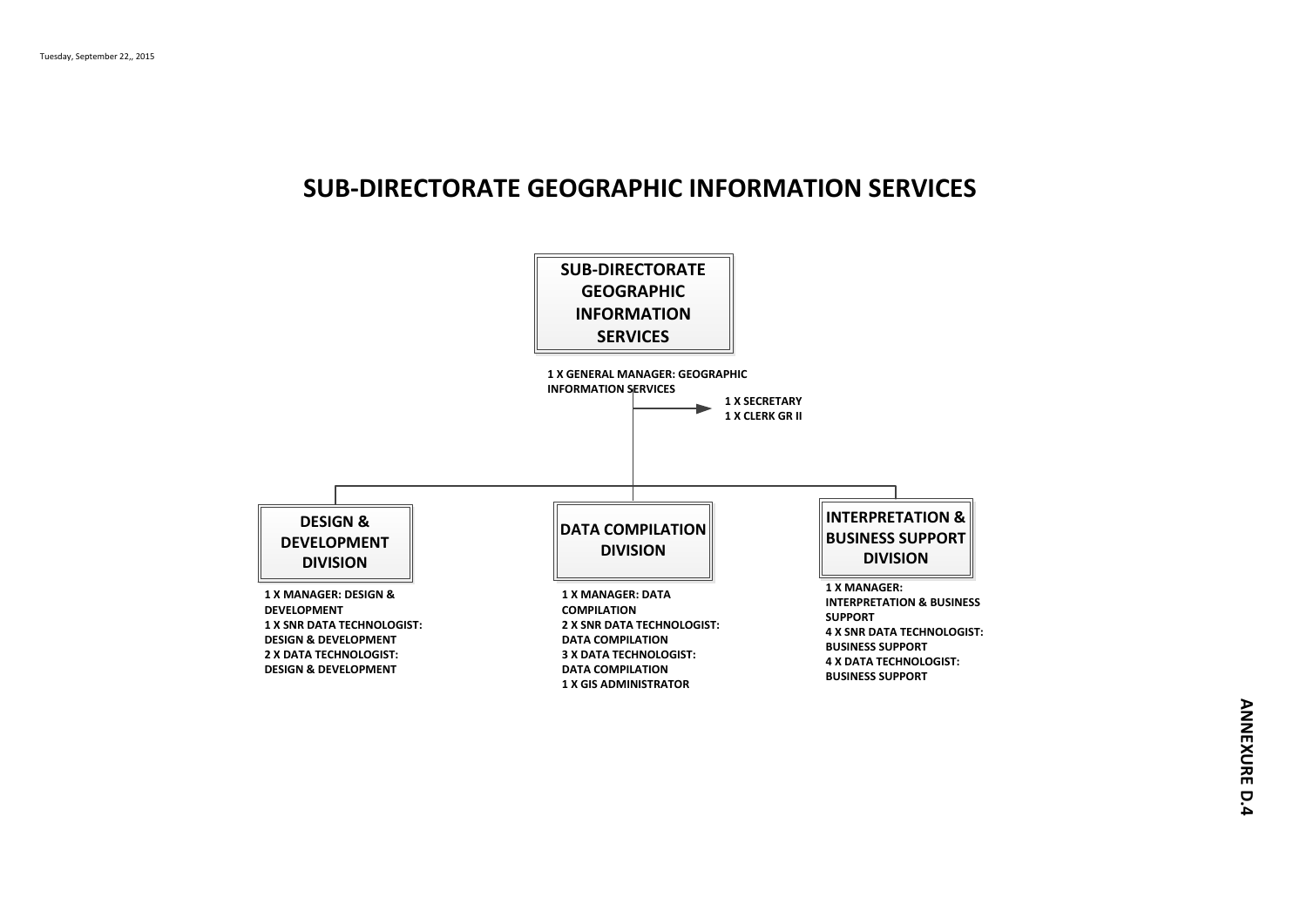### **SUB-DIRECTORATE ENVRONMENTAL MANAGEMENT**